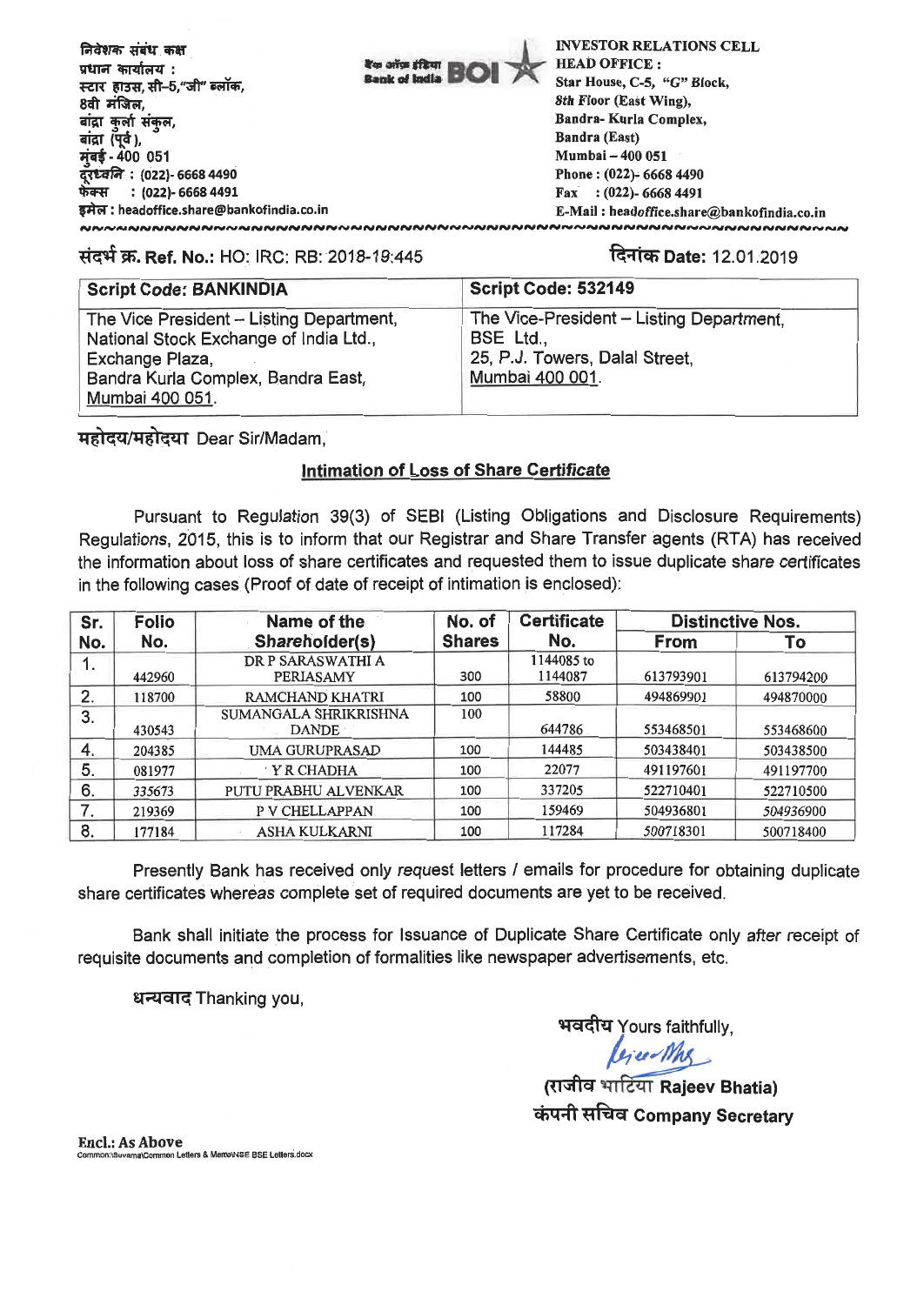| From<br>Dr.P. Saraswathi. M.B.B.S.,<br>KARTHIK NIVAS,                                                                                                   | 24.12.2018.                            |
|---------------------------------------------------------------------------------------------------------------------------------------------------------|----------------------------------------|
| Old No. 1337, New. No.35,<br>33rd Street, 7 <sup>TH</sup> Sector,<br>K.K. Nagar,<br>Chennai 600078.                                                     |                                        |
| To<br>282066<br>M/S Bank Of India,<br><b>Investor Relation Cell,</b><br>Head Office,<br>Bandra, Mumbai - 400051                                         | F.A.UD<br><b>BIGGHAR</b> :<br>病房 有药 三路 |
| Ref: Regd Folio No. 442960.<br>Allotment Advice No 279123.<br>Share Certificate Nos: 01144085 - 01144087<br>Share Distinctive Nos: 613793901-613794200. | 11 51 20                               |

Sir/ Madam,<br>I bring to your kind information that I have paid Rs 12,500/- and purchased Bank of India's 300 Shares in the Month of March 1997. I have lost the original share allotment certificates. I have

furnished the details of My shares' Folio No, Allotment Advice No and Share Certificate Nos also. When I applied for the shares I was residing in the address of 42, Annal Gandhi Street,

M.G.R. Nagar, Chennai 600078. Now I have come to the abovesaid address and residing here for more than 20 years.

My Savings Account is in Vijaya Bank, Ashok Nagar, Chennai-83. SB A/C No is 304801011000833. IFSC Code — VIJB0003048.

I am enclosing my self-attested AADHAR CARD and PAN CARD.

I request you to send me the new copies of my share certificates to my abovesaid address. I regret for the inconveniences caused by me.

Thanking you, Yours faithfully,

Sir/ Madam,

ر.

*Dr P derassocioni* 

(Dr. P. SARASWATHL) Copy to : Big Shares Services Pvt Ltd.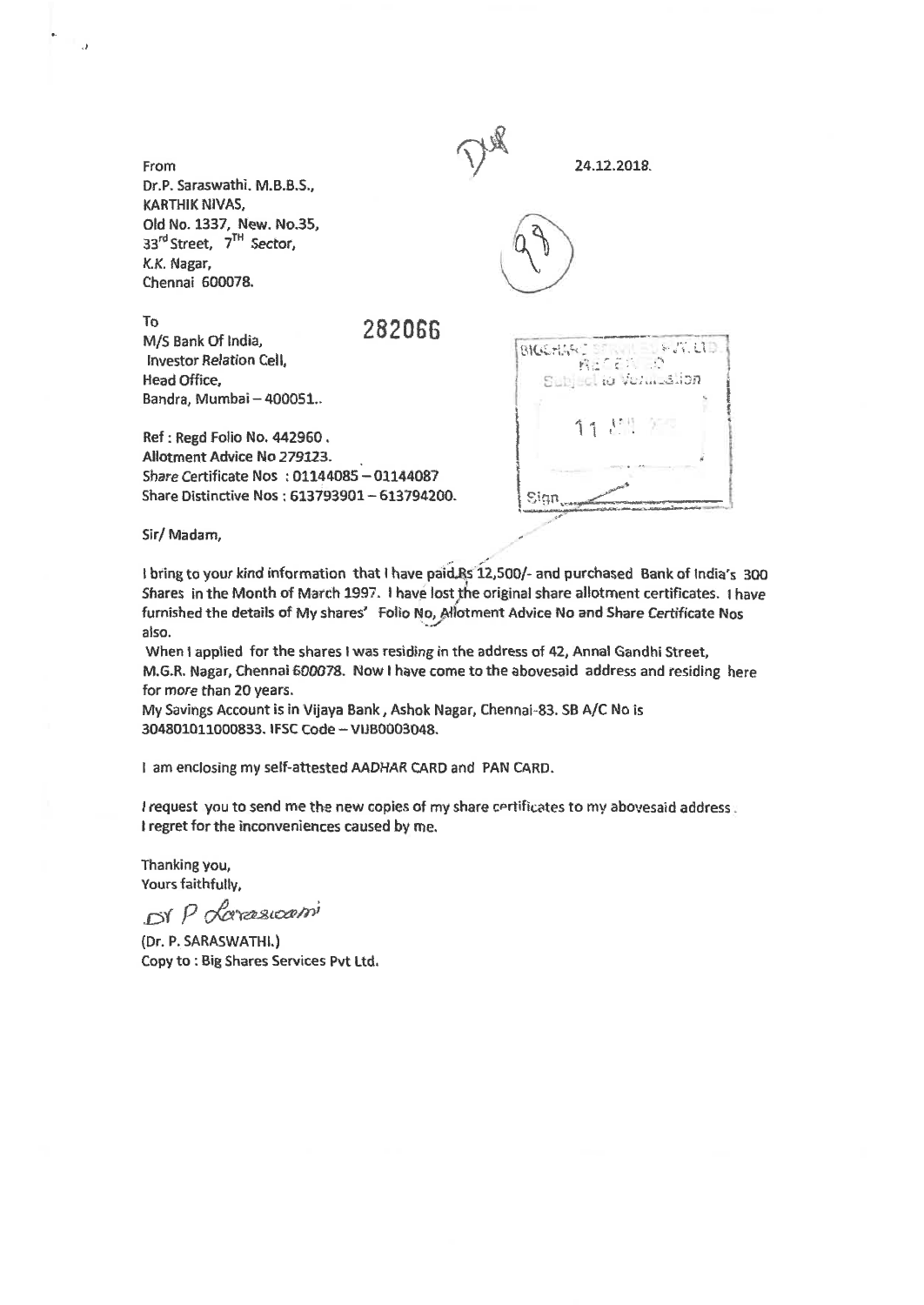Tó,

BIGSHARE SERVICES PYT. LTD If FLOOR, BHARAT TID WORKS BLDG. OPP. VASANT OASLS, MAKNANA ROAD. MAROL, ANDHELL CE), MUMBAL - 400059 MAHARASHTRA

Subject: Pesur Equity Share centificate of Bank of India Mere certificate of Bank of India 200 charnes and Somehor: Respected sir/madam, lare mettage. Réquest you to please isseu nes equity Polio NO: 118700 Doc. attached. 282085 Pancael BIGSHARE SERVICES PVT. LTD. Andla card **RECEIVED Subject to Verification**  $$m$$ 11 JAN 2019

Sign

Regards<br>Remchandre Khatri<br>2771-470 01 110 70 21)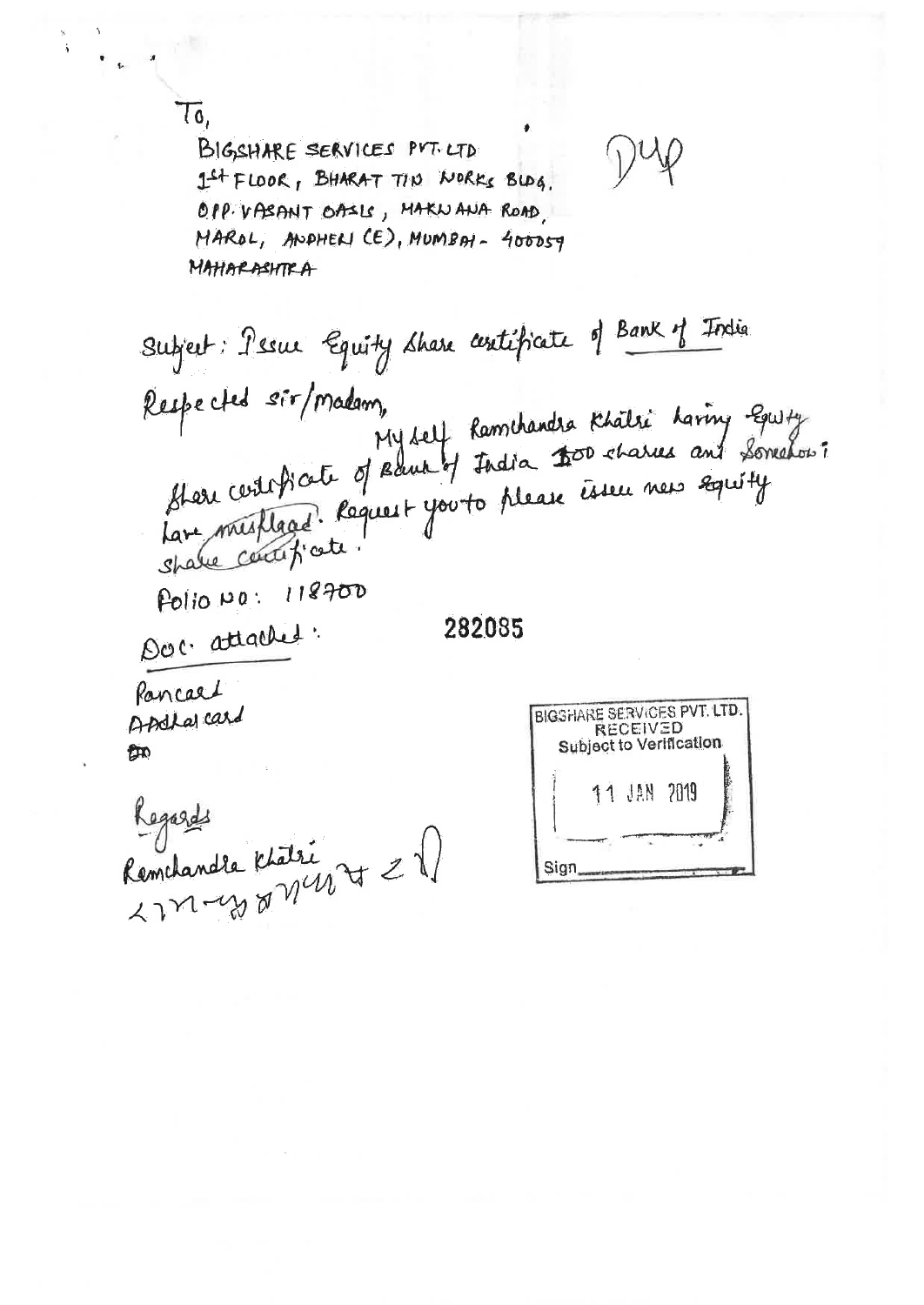SIGSHARE SERVICES PVT. LTD. RECEIVED Subject to Verification **JAN 2819** Sign 0

### January 8, 2019

Sumangala Shrikrishna Dande Ghar No 1244, Gavandi Qall Near Kawathekar HighsChool Pandharpur. Dist Solapur Maharashtra = 413304

To

o•

 $\ast_{\mathfrak{p}}$ 

*9te*

Bigshare.Services Pvt Ltd 1<sup>st</sup> Floor, bharat Tin Works Building, Opp. Vasant Oasis,Makwana Road, Marol, Andheri(East) Mumbai 400059 Tel: 022-62638200

# 282084

Subject: - Lost of Share Certificate Folio No 430543

Dear Sir

1 Sumangala Shrikrishna Dande shareholder of Bank of India I am holding 100 Qty in Physical mode, unfortunately I have lost our Original Physical Share Certificate

My ledger folio.Number is 430543

I want to know the procedure of getting duplicate share certificate.

Please specify my Certificate and distinctive numbers on letter

I request you do the need fully ASAP

Thanks & Regards

( Sumangala Dande )

Attached

Pan Card Xerox

Aadhar Card Xerox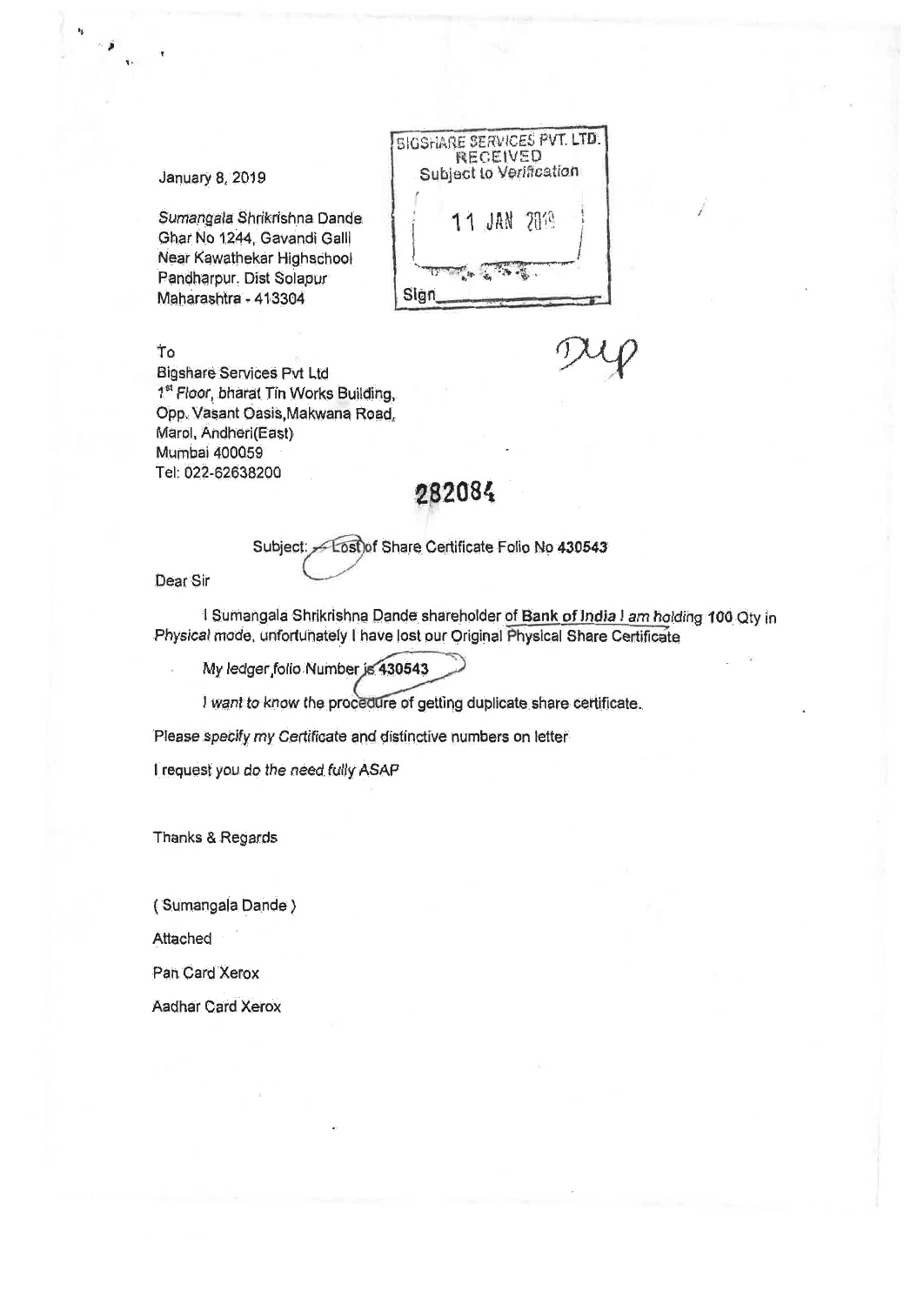#### FORM FOR FURNISHING PAN AND BANK DETAILS

 $\theta$ 

Bigshare Services Pvt. Ltd

1st Floor, Bharat Tin Works Building, Opp. Vasant Oasis, Makwana Road, Marol, Andheri East, Mumbai - 400 059.

Dear Sit/Madam, 282171

#### Unit: Bank of India

I/we hereby furnish our PAN and Bank mandate details for updating in your records. I/we am/are enclosing herewith:

1) Self-attested copy of PAN card of the shareholder (including joint holders)

2) Original personalized cancelled cheque leaf / First page of bank pass book

3) Address proof (self-attested copy of Aadhar-card/voter id/electricity bill/telephone bill)

| Mobile No.<br>E-Mail id<br>Bank Account Details : (for electronic credit of dividends)<br>Name of the Bank<br>Name of the Branch<br>Account Number (as appearing in cheque<br>book)<br>Account Type (Please tick as applicable)<br>9 Digit MICR Number (as appearing on the<br>MICR cheque issued by the bank)<br>11 Digit IFSC Code | 204385<br>9535601006<br>uma. Is nagaras en corgnail Com   |            |                  |               |    |              |                                                                         | State Bank of                   |          | India |                    |                         |                            |  |  |  |  |  |  |  |  |  |
|--------------------------------------------------------------------------------------------------------------------------------------------------------------------------------------------------------------------------------------------------------------------------------------------------------------------------------------|-----------------------------------------------------------|------------|------------------|---------------|----|--------------|-------------------------------------------------------------------------|---------------------------------|----------|-------|--------------------|-------------------------|----------------------------|--|--|--|--|--|--|--|--|--|
|                                                                                                                                                                                                                                                                                                                                      |                                                           |            |                  |               |    |              |                                                                         |                                 |          |       |                    |                         |                            |  |  |  |  |  |  |  |  |  |
|                                                                                                                                                                                                                                                                                                                                      |                                                           |            |                  |               |    |              |                                                                         |                                 |          |       |                    |                         |                            |  |  |  |  |  |  |  |  |  |
|                                                                                                                                                                                                                                                                                                                                      |                                                           |            |                  |               |    |              |                                                                         |                                 |          |       |                    |                         |                            |  |  |  |  |  |  |  |  |  |
|                                                                                                                                                                                                                                                                                                                                      |                                                           |            |                  |               |    |              |                                                                         |                                 |          |       |                    |                         |                            |  |  |  |  |  |  |  |  |  |
|                                                                                                                                                                                                                                                                                                                                      |                                                           |            |                  |               |    |              |                                                                         |                                 |          |       |                    |                         | BasayaShwar Nager, Bank W. |  |  |  |  |  |  |  |  |  |
|                                                                                                                                                                                                                                                                                                                                      |                                                           |            |                  |               |    |              |                                                                         | 62033726238                     |          |       |                    |                         |                            |  |  |  |  |  |  |  |  |  |
|                                                                                                                                                                                                                                                                                                                                      |                                                           |            |                  | <b>Saving</b> |    |              |                                                                         | <b>Current</b>                  |          |       | <b>Cash Credit</b> |                         |                            |  |  |  |  |  |  |  |  |  |
|                                                                                                                                                                                                                                                                                                                                      |                                                           |            | $L_{\rm T}$<br>6 |               | Ô  |              | $\circ$                                                                 | $\mathbb O$                     | 2.       | 3     |                    | $\mathbf{\mathcal{B}}%$ | 3                          |  |  |  |  |  |  |  |  |  |
|                                                                                                                                                                                                                                                                                                                                      |                                                           |            | ۵                | ı٩            | T. | $\mathbf{N}$ | Õ                                                                       | Μ                               | වූ       | O     | $8\,$              |                         |                            |  |  |  |  |  |  |  |  |  |
|                                                                                                                                                                                                                                                                                                                                      |                                                           |            |                  |               |    |              |                                                                         |                                 |          |       |                    |                         |                            |  |  |  |  |  |  |  |  |  |
|                                                                                                                                                                                                                                                                                                                                      | <b>Name</b>                                               | <b>PAN</b> |                  |               |    |              | <b>Signature</b><br>(as per specimen registered<br>with the Bank / RTA) |                                 |          |       |                    |                         |                            |  |  |  |  |  |  |  |  |  |
| <b>First Holder:</b>                                                                                                                                                                                                                                                                                                                 | uma Guryon)                                               |            |                  |               |    |              |                                                                         | AABJU0939K1 N. Uma              |          |       |                    |                         |                            |  |  |  |  |  |  |  |  |  |
| <b>Joint Holder 1:</b>                                                                                                                                                                                                                                                                                                               |                                                           |            |                  |               |    |              |                                                                         | <b>BIGSHARE SERVICES PVT.L.</b> | 時任CHIVED |       |                    |                         |                            |  |  |  |  |  |  |  |  |  |
| <b>Joint Holder 2:</b>                                                                                                                                                                                                                                                                                                               |                                                           |            |                  |               |    |              |                                                                         | Suspect to Vernoction           |          |       |                    |                         |                            |  |  |  |  |  |  |  |  |  |
|                                                                                                                                                                                                                                                                                                                                      |                                                           |            |                  |               |    |              |                                                                         |                                 |          |       |                    |                         |                            |  |  |  |  |  |  |  |  |  |
| Date: $24/12/18$<br>Place: Barng avonp.                                                                                                                                                                                                                                                                                              |                                                           |            |                  |               |    |              | 9ien                                                                    |                                 |          |       |                    |                         |                            |  |  |  |  |  |  |  |  |  |
| Note : The above details will not be updated if the supporting documents are not attached and or not                                                                                                                                                                                                                                 | duly signed by the shareholder (including joint holders). |            |                  |               |    |              |                                                                         |                                 |          |       |                    |                         |                            |  |  |  |  |  |  |  |  |  |
|                                                                                                                                                                                                                                                                                                                                      |                                                           |            |                  |               |    |              |                                                                         |                                 |          |       |                    |                         |                            |  |  |  |  |  |  |  |  |  |
|                                                                                                                                                                                                                                                                                                                                      |                                                           |            |                  |               |    |              |                                                                         |                                 |          |       |                    |                         |                            |  |  |  |  |  |  |  |  |  |
|                                                                                                                                                                                                                                                                                                                                      |                                                           |            |                  |               |    |              |                                                                         |                                 |          |       |                    |                         |                            |  |  |  |  |  |  |  |  |  |